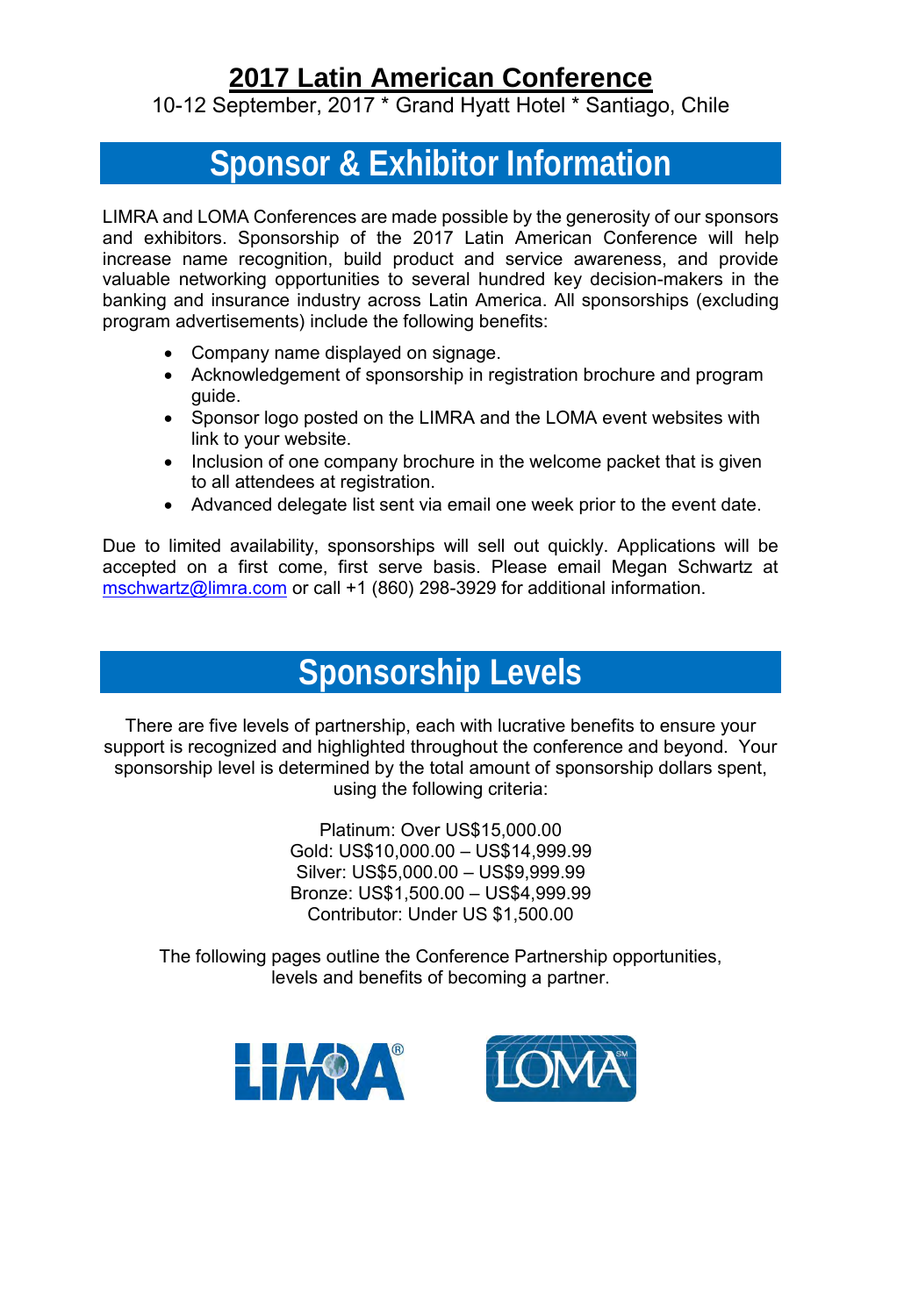# **Sponsorship Benefits**

| Levels of Sponsorship                                                                             | Platinum<br>$$15,000+$ | Gold<br>$$10,000+$ | Silver<br>$$5,000+$ | <b>Bronze</b><br>$$1,500+$ | Contributor<br><b>Under \$1,500</b> |
|---------------------------------------------------------------------------------------------------|------------------------|--------------------|---------------------|----------------------------|-------------------------------------|
| Mention in printed conference<br>materials                                                        | $\checkmark$           | $\checkmark$       | ✓                   | $\checkmark$               | ✓                                   |
| Special Designation on Badges                                                                     | $\checkmark$           | $\checkmark$       | $\checkmark$        | $\checkmark$               | $\checkmark$                        |
| Logo posted on the event website.                                                                 | $\checkmark$           | $\checkmark$       | $\checkmark$        | $\checkmark$               |                                     |
| Mention from the general session<br>podium.                                                       |                        |                    | ✓                   |                            |                                     |
| Company brochure included in<br>welcome packets                                                   | ✓                      | ✓                  | ✓                   | ✓                          |                                     |
| Advanced Registration List with                                                                   |                        | ✓                  |                     |                            |                                     |
| contact information (when approved)                                                               |                        |                    |                     |                            |                                     |
| <b>Complimentary Conference</b><br>Registrations                                                  | 4 free                 | 3 free             | 2 free              | 1 free                     |                                     |
| Sponsored posts on conference app                                                                 | $\overline{4}$         | 3                  | $\overline{2}$      | $\mathbf{1}$               |                                     |
| Exhibit booth discount                                                                            | 75% off                | 50% off            | 25% off             |                            |                                     |
| Full page program ads                                                                             | 75% off                | 50% off            | 25% off             |                            |                                     |
| Opportunity to provide a branded gift<br>to each attendee (in addition to any<br>sponsored items) | $\checkmark$           | $\checkmark$       |                     |                            |                                     |
| Most prominent position on signage                                                                |                        |                    |                     |                            |                                     |
| Recognition as a sponsor in the pre-<br>event press release.                                      | $\checkmark$           |                    |                     |                            |                                     |

## **Special Requests**

We are always willing to customize sponsorship packages in order to meet your marketing objectives. Please feel free to contact Megan Schwartz at *[mschwartz@limra.com](mailto:mschwartz@limra.com) for more details.*

*In addition to the individual sponsorship options (coffee breaks, pens, bags, etc.), sponsors can also choose to contribute a fixed dollar amount and receive all of the benefits associated with that level.*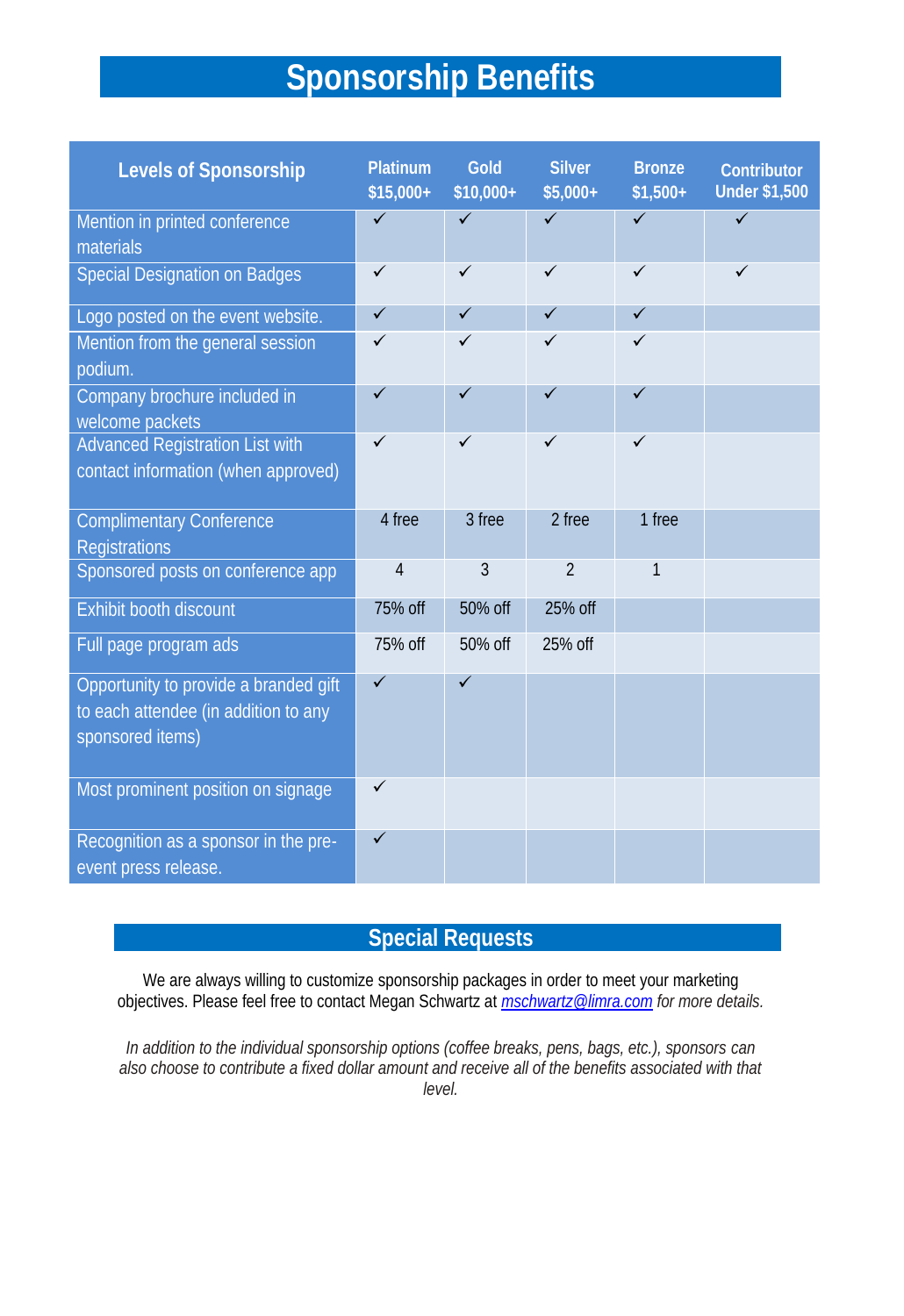# **Available Sponsorship Opportunities**

#### The following packages have been tailored to appeal to a wide range of marketing objectives and include a variety of additional benefits beyond the standard benefits listed above.

#### **Diamond Sponsor — US\$20,000**

*Diamond Level Platinum sponsors are the primary and most predominant supporters of the Conference.*

**Key Benefits:** Five conference registrations (one more than standard platinum sponsors), one exhibit table at no charge, one full page onsite program advertisement, the opportunity for a company representative to make a five-minute general session address during the conference (time to be assigned by LIMRA & LOMA), and more prominent recognition on all signage. In addition, your company banner will be displayed in the General Session room (banner to be provided by sponsor) and you will receive one reserved table for your delegates to sit at in both the conference and at lunch.

### **Welcome Reception Sponsor — US\$12,000**

*The welcome reception is held on Sunday evening and is open to all participants.* **Key Benefits:** Three complimentary conference registrations and the opportunity to do a prize drawing (up to 3 prizes, to be provided by sponsoring company) before or during the reception. In addition, your company banner will be displayed in the Reception Area (banner to be provided by sponsor).

#### **Luncheon Sponsor — US\$8,500 each** (Two available; select Monday or Tuesday)

**Key Benefits:** Two conference registrations and the ability to distribute one marketing item (not printed material) to the attendees during the lunch. In addition, your company pull-up banner will be displayed in the Luncheon Room (pull-up banner to be provided by sponsor).

#### **Networking Break — US\$3,000 each** (Four available; select morning or afternoon, Monday or Tuesday)

**Key Benefits:** One conference registration and prominent "sponsored by" signage at the coffee break site.

#### **Provider Session — US\$8,000** (subject to agenda availability)

*Provider sessions allow you to gain credibility with attendees by presenting on your organization's area of expertise in a specific topic area. These workshops are an indirect sales opportunity, and an*  unbiased approach reflecting the central **property of the interest of rom presenters**. Key Benefits: Two conference **Registere** (for the speaker and an additional delegate) and one 60minute session. **Note:** LIMRA & LOMA reserve the right to approve and modify content for appropriateness. A presentation draft must be submitted one month before the conference.

### **Conference Portfolio — US\$7,000**

**Key Benefits:** Two conference registrations and your company logo imprinted alongside LIMRA and LOMA's logos on each conference portfolio. You also have the option to include one company representative's business card inside each portfolio.

## **Conference Pen — US\$2,500 Key Benefits:** One conference **registration. Please note:** Sponsors are responsible for providing **the pens.**

### **Power Bank - US\$5,000**

*Attendees will always be fully charged with a power bank that has your logo on it!* **Key Benefits:** Two conference registrations and your company logo imprinted on each Power Bank.

#### **Wi-Fi - US\$4,000**

*Nobody wants to be disconnected, and thanks to your sponsorship attendees will always be able to access the internet during the conference sessions.*

**Key Benefits:** One conference registration and your company logo printed on Wi-Fi password signage.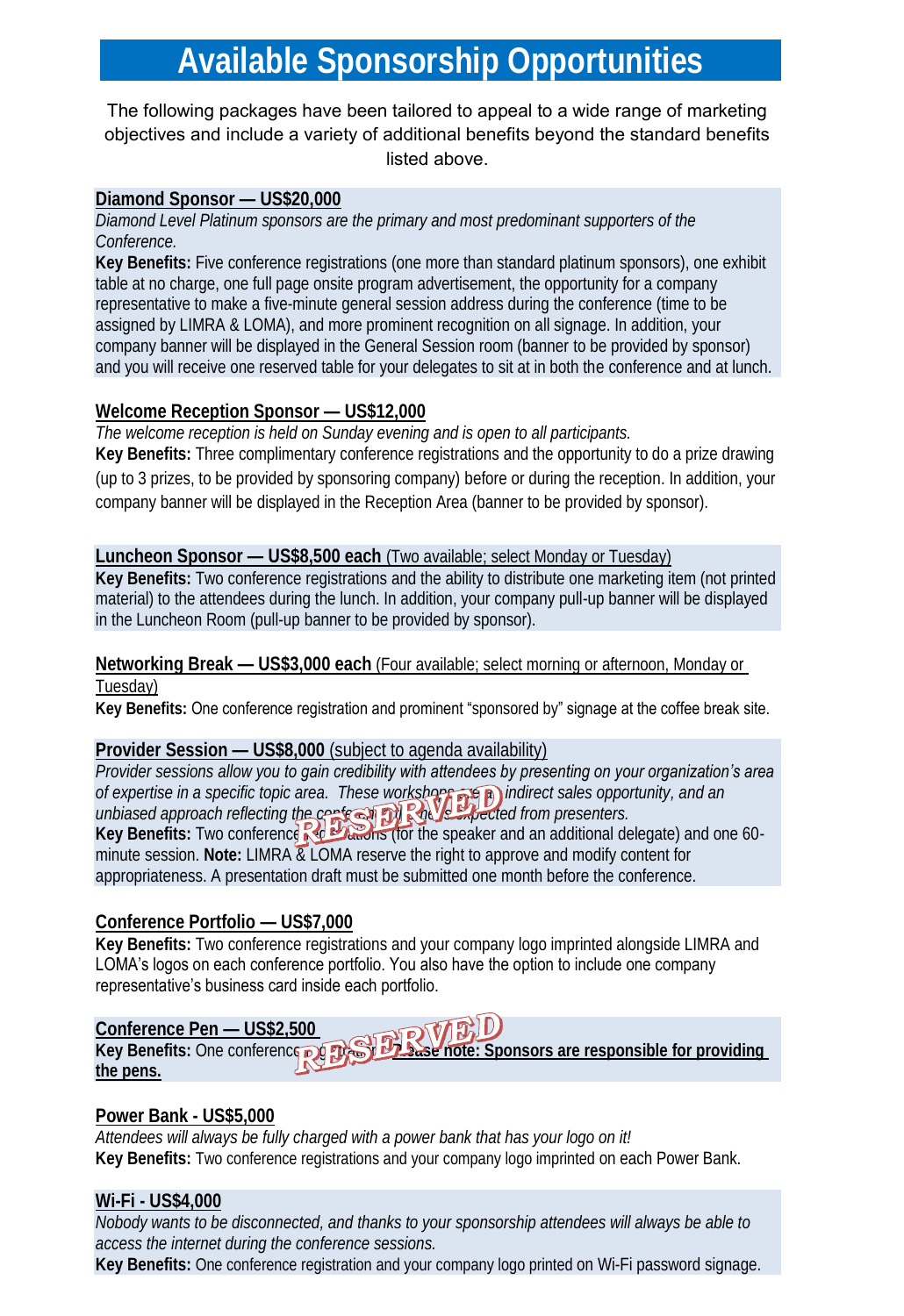### **Official Conference Show Bags — US\$7,000**

*You can provide a tote bag with your name and legal night positibuted to all conference delegates.* Key Benefits: Two conference removed **By in the opportunity for exclusive company recognition on** each tote bag you provide. Sponsors are also welcome to include one marketing item (to be provided by sponsor) in the bag. **Please note: Sponsors are responsible for providing the bags.**

### **USB Flash Drive - US\$3,500**

*A USB loaded with your company information and speaker presentations will be given to all attendees.* Key Benefits: One conference registration at the Starter and your company logo imprinted on each USB flash drive along with the option to include a simple promotional message on each drive.

#### **Breakfast – US\$5,000** (Two available; select Monday or Tuesday)

*Energize attendees with a refreshing breakfast before they start their day.* **Key Benefits:** Two conference registrations and prominent "sponsored by" signage at breakfast site.

### **Massage Station – US\$6,500**

*Attendees will relax and enjoy a moment away from the stress of daily life!* **Key Benefits:** Two conference registrations and prominent "sponsored by" signage at the station sign.

#### **Headshot Station – US\$6,500**

*Provide attendees with an opportunity to update their professional headshots on social media.*  **Key Benefits:** Two conference registrations and prominent "sponsored by" signage at the station sign.

#### **Hand Sanitizer – US\$3,000**

*Conference attendees shake a lot of hands - Keep them healthy by providing an individual bottle of hand sanitizer!*

**Key Benefits:** One conference registration and prominent "sponsored by" signage on each bottle.

#### **Exhibitor Space — US\$5,000**

*You will have ample opportunities to meet with attendees and provide them with an overview of your products and services.* 

**Key Benefits:** Two conference registrations and a designated exhibit space near the meeting room.

#### **Keynote Speaker — \*Inquire for Pricing\***

*Attendees look to the keynote sessions as an event highlight. This sponsorship will allow your brand to be associated with this prestigious opening or closing presentation.*

**Key Benefits:** Benefits vary by speaker. Sponsors of either opening or closing keynote will include prominent recognition as such and the opportunity to introduce the speaker's presentation.

#### **Onsite Program Advertisements (Limited due to space)**

*A limited number of adverts will be included in the onsite program. Size and space options include:*

| Outside Back Cover | US\$1,500 | Full Page | US\$1,000      |
|--------------------|-----------|-----------|----------------|
| Inside Front Cover | US\$1,200 | Half Page | <b>US\$600</b> |
| Inside Back Cover  | US\$1,100 |           |                |

**DEADLINE FOR PROGRAM ADVERTISEMENT: August 10, 2017**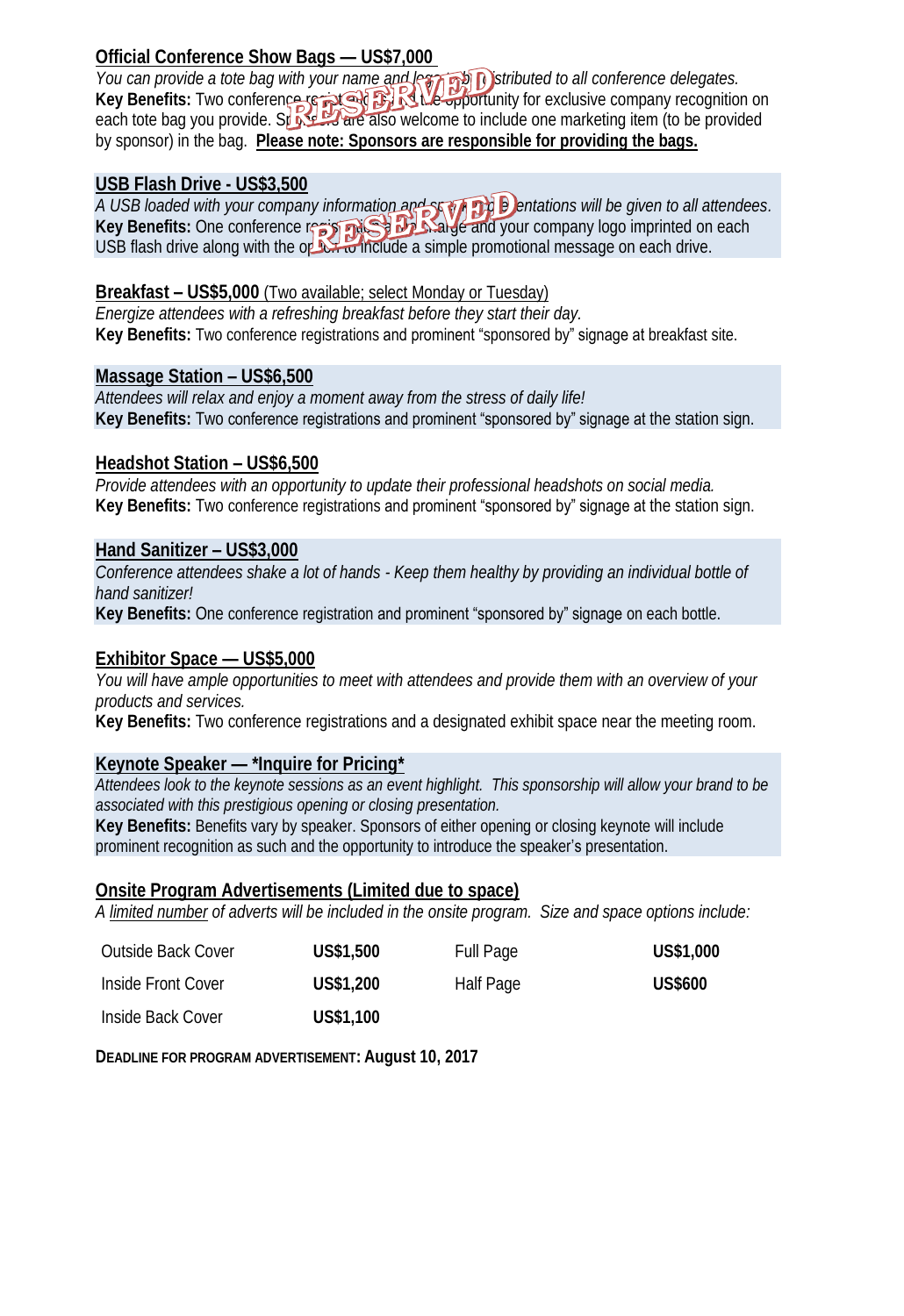## **Sponsorship Application & Payment Information**

*This application for sponsorship at the LIMRA LOMA Latin American Conference will become an Agreement or contract upon acceptance by LOMA and LIMRA, hereinafter referred to as the "Conference Organizers." The Conference Organizers, at their sole discretion, will accept appropriate applications by applicants on a space available; first-come, first-serve basis. Accepted Applicants will receive confirmation via e-mail transmission upon acceptance of this application.*

**50% Non-refundable deposit must accompany the sponsorship application. Full payment must be received by August 10, 2017. Balance non-refundable after August 10, 2017. All fees are shown in U.S. dollars.**

| Sponsor Items and Fee                                                                                                                                                                                                           | Price (in US Dollars) | Mark your selection |
|---------------------------------------------------------------------------------------------------------------------------------------------------------------------------------------------------------------------------------|-----------------------|---------------------|
| Diamond Sponsor                                                                                                                                                                                                                 | \$20,000              |                     |
| <b>Evening Reception</b>                                                                                                                                                                                                        | \$12,000              |                     |
| Luncheon                                                                                                                                                                                                                        | \$8,500               |                     |
| Networking Break                                                                                                                                                                                                                | \$3,000               |                     |
| Provider Session                                                                                                                                                                                                                | \$8,000               |                     |
| Conference Portfolio                                                                                                                                                                                                            | \$7,000               |                     |
| Conference Show Bag                                                                                                                                                                                                             | \$7,000               |                     |
| Conference Pen                                                                                                                                                                                                                  | \$2,500               |                     |
| Conference USB                                                                                                                                                                                                                  | \$3,500               |                     |
| Power Bank                                                                                                                                                                                                                      | \$5,000               |                     |
| Wi fi                                                                                                                                                                                                                           | \$4,000               |                     |
| <b>Breakfast</b>                                                                                                                                                                                                                | \$5,000               |                     |
| Massage Station                                                                                                                                                                                                                 | \$6,500               |                     |
| <b>Headshot Station</b>                                                                                                                                                                                                         | \$6,500               |                     |
| <b>Hand Sanitizer</b>                                                                                                                                                                                                           | \$3,000               |                     |
| Exhibitor                                                                                                                                                                                                                       | \$5,000               |                     |
| Conference Sponsor - Choose amount                                                                                                                                                                                              |                       |                     |
| Onsite Program Advertisements<br>Outside Back Cover - US\$1,500<br>❏<br>$\Box$<br>Inside Front Cover - US\$1,200<br>$\Box$<br>Inside Back Cover - US\$1,100<br>Full Page - US\$1,000<br>$\Box$<br>$\Box$<br>Half Page - US\$600 |                       |                     |
| <b>TOTAL FEES DUE</b>                                                                                                                                                                                                           | \$                    |                     |

**Bank Transfer** *You may remit via bank transfer to:* Bank: People's United Bank 850 Main Street Bridgeport, CT 06604 USA Name on Account: LL Global, Inc. ABA Number: 221172186 Swift code: PESBUS33 Account Number: 6500560723

#### **Reference "Latin American Conf 2017 Sponsor"**

*(All bank fees are the responsibility of the sponsor. Please request your bank to debit your account with any charges so that LIMRA LOMA receives the full amount.)*

*Fax application to: Megan Schwartz, LIMRA, +1 860- 285-7792*

*Questions: [mschwartz@limra.com](mailto:quinas@loma.org#_blank) or call +1 860-298-3929*

|                                                                                                                                                                                                    | <b>METHOD OF PAYMENT:</b>                            |
|----------------------------------------------------------------------------------------------------------------------------------------------------------------------------------------------------|------------------------------------------------------|
| ISelect one:<br>$\Box$ American Express<br>$\square$ MasterCard<br>IQ VISA<br>$\Box$ Bank Transfer (see bank info in side bar)<br>$\lfloor$ Card #:                                                | Credit Card billing address if different from above: |
| CVV: __________________________________ Expiration Date: _______________________<br>(3 or 4-digit security code) located on the back of MC, VISA, Discover, Diners and on front of<br><b>JAMEX</b> |                                                      |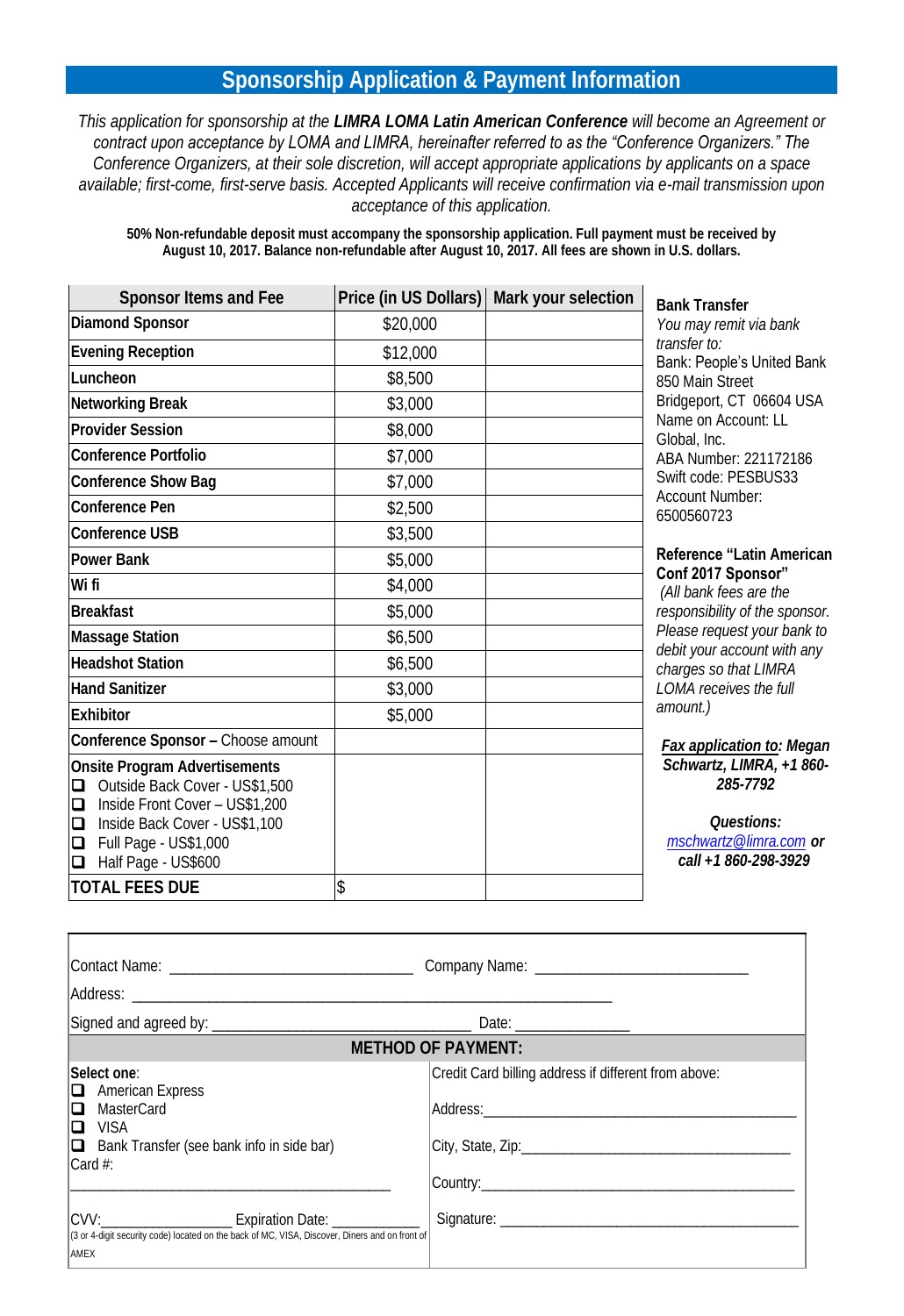## **Additional Information**

**Conference Registration for Sponsors and Additional Exhibitor Registrations** Sponsorships that include complimentary conference registrations will be allowed access to all open conference events. Any additional attendees will be charged at the LIMRA-LOMA early bird registration rate.

#### **Conference Schedule**

A preliminary conference schedule is available on both of the LIMRA and LOMA websites and is updated often. Changes are occasionally necessary due to a variety of reasons. LIMRA and LOMA staff will notify the pre-planning contact person provided on the signed contract of any changes effecting exhibit hours and days as soon as they occur. It will be the responsibility of the pre-planning contact person to then notify their affected staff.

#### **Exhibits**

Exhibitors will be located in the meeting room foyer area and space will be offered on a first come, first serve basis. Exhibit spaces will include two (2) tables with fabric skirts, and will not be piped and draped. Electrical services and other items must be ordered through the facility at the sponsor's expense. Additional information will be provided when available.

#### **Fees**

A deposit of 50% is due with the signed application to reserve sponsorship. The balance is due on or before **August 10, 2017.**

#### **Advertisements and Logos**

Advertisements and logos must be submitted in a JPEG, PDF or TIF format that is 300 DPI or better. If they are not submitted in this manner, they cannot be used. The dimensions for ads are as follows:

**Full page ad**

Bleed: 215 mm x 302 mm (8.5" x 11.875"). Live area is 210 mm x 297 mm (8.3" x 11.7") Non-bleed: 210 mm x 297 mm (8.3" x 11.7")

**Half page ad** Bleed: 215 mm x 152 mm (8.5" x 6.0") Non-bleed: 210 mm x 148.5 mm (8.3" x 5.85")

Advertisements and logos should be sent electronically to [mschwartz@limra.com](mailto:mschwartz@limra.com) by **August 10, 2017. Ads and logos not received by that date will not be included**.

#### **Banners**

Sponsors with the option of providing a banner may do so by bringing the banner to the Conference Secretariat no later than 12:00 noon on Sunday, 10 September. LIMRA-LOMA staff will arrange for it to be hung or placed in the appropriate area. The banner must not exceed 4 feet (48 inches) in width or height. Banners may be retrieved on Tuesday, 12 September following the conclusion of the General Session.

*Thank You for Your Support!*